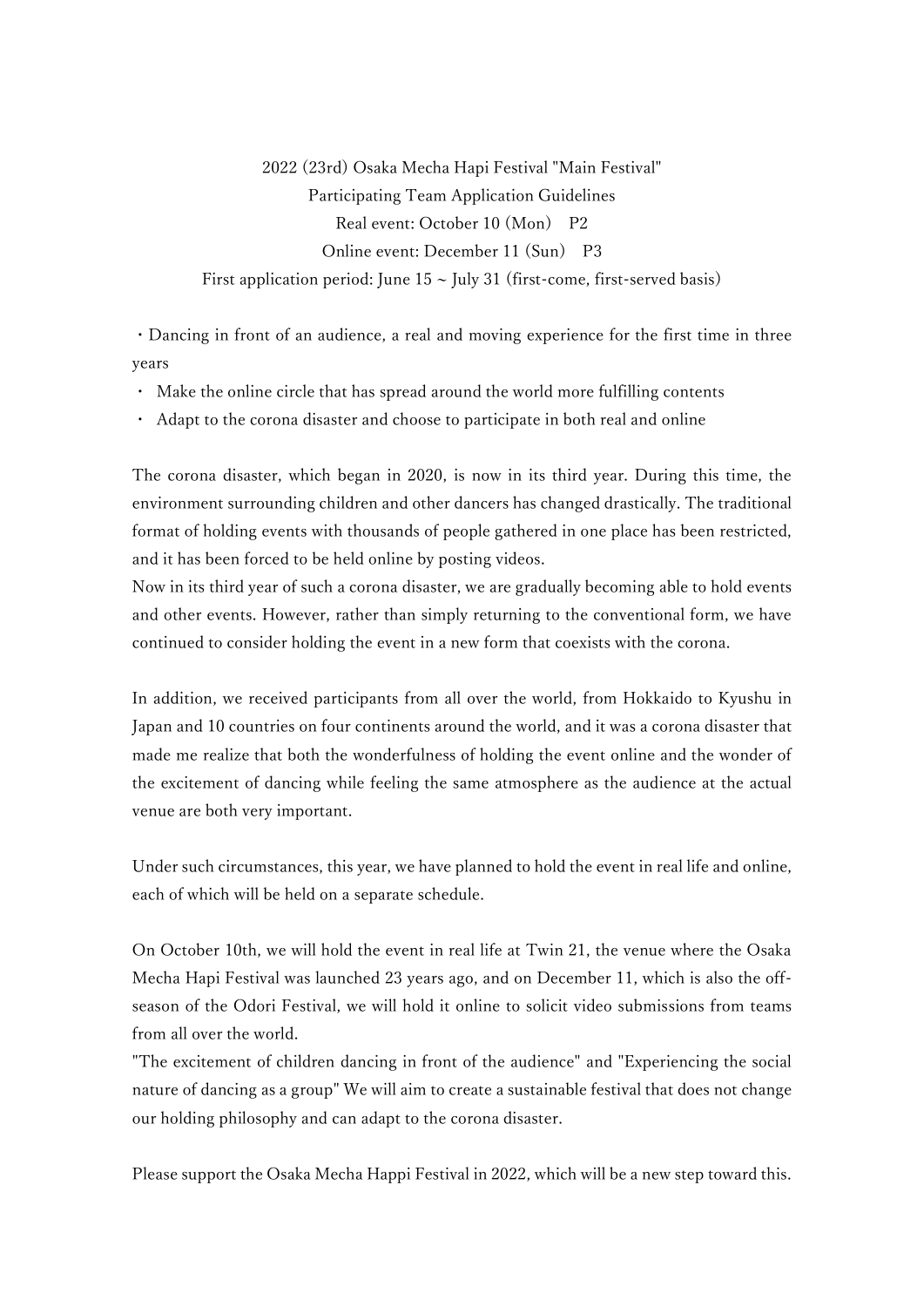## 1. In-person events

(1) Date and time: October 10, 2022 (Monday, National Holiday) around  $10:00 \sim 18:00$ (planned)

(2) Venue: Twin 21 in Osaka Business Park (Shiromi, Chuo-ku, Osaka) \*Other venues are also being arranged.

A Main Stage (Indoor Dance Space: 16m in width  $\times$  8m in depth (no height))

B Miraimon Stage (Outdoor Dance Space: 16m Width  $\times$ 8m Depth (No Height))

\* The above is the venue that has been decided at the moment. Other performance venues are also being arranged.

(3) Restrictions on the number of teams to be recruited, the number of people, etc. 50 teams on a first-come, first-served basis, and the maximum number of performers for each team is 50

 \* Due to the limited size of the dance space, teams of more than 50 people should be divided into two teams.

(4) Judging and awards are currently being arranged. We will guide you later.

(5) Participation fee: 20,000 yen per team (Deposit deadline is July 31, please refer to the last page for payment destinations)

(6) How to apply In principle, please apply from the WEB (QR code on the last page)

(7) Application deadline (1st): June 15~July 31

(8) Number and time of performances All teams are scheduled to perform at each stage, each team performs within 6 minutes

(9) Participating team briefing session September 25 (Sun) 10:00 a.m. ~ 11:00 a.m. Online (ZOOM)

 \* The performance order on the day of the 10/10 event will be announced. It is a briefing session held in real life.

(10) Information on submissions such as sound source CDs will be announced after the application deadline at the end of July.

\* In the real event, the shooting staff will take pictures during the event. These photographs (photos, videos, etc.) may be used and posted on the official website, SNS, various printed materials, etc. as a report on the activities of the Osaka Mecha Hapi Festival (NPO OHP), so please agree to that effect in advance. If there is a problem with the use or publication of the information, please notify the Secretariat to that effect.